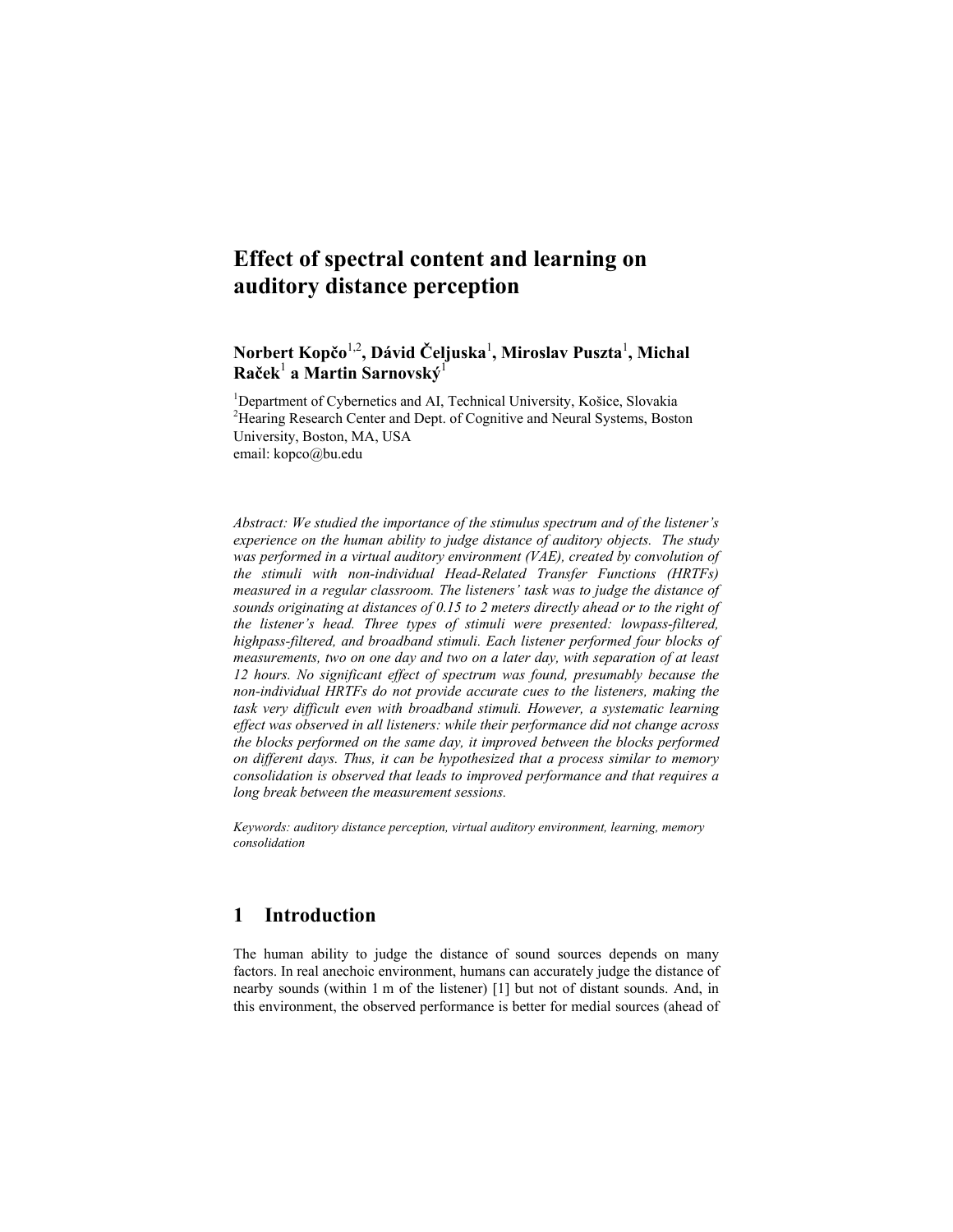the listener) than for lateral sources (on the side of the listener). This pattern of performance is presumably observed because the main distance cue in the anechoic space is the interaural level difference (ILD). The ILD cue is available only for lateral sources [2] and it is frequency dependent, changing more with distance at high frequencies than at low frequencies. In reverberant space, distance perception is better than in anechoic space [3], and it is less influenced by the sound source azimuth. Therefore, it can be hypothesized that the effect of the stimulus spectrum on the accuracy of distance perception will also be weaker than in anechoic space.

Another effect of reverberation in distance perception is that the accuracy of distance judgments improves with experience, often over a course of hours and days of practice [4]. The exact details of how this effect occurs are not clear. However, it is known that the learning is general in the sense that performance improves even if the listeners' position in the room changes during the experiment [5]. Still, how exactly this learning occurs, what are the critical characteristics necessary for it to occur, and what is the time course of this learning, is not well understood.

The present study measured the accuracy of distance judgments as a function of the stimulus spectrum in two directions: ahead of the listener (medially) and to the right of the listener (laterally). It was expected that the dependence of performance on the stimulus spectrum will be observed for the lateral sources but not for the medial sources. Also, it was expected that some learning will be observed. To get some estimate of the time course of this learning effect, listeners performed two experimental sessions on two different days. Each session consisted from two measurement blocks performed with a short, half hour break between them. The main question tested by this arrangement was whether the amount of learning will be the same independent of the amount of break provided between the blocks, i.e., whether the within-session improvement in performance will be the same as the across-session improvement.

#### **2 Experimental methods and procedures**

Four male undergraduate students (all authors except NK) participated in the study. The subjects reported to have normal hearing.

The HRTFs used in this study were measured on a human listener (different from the participating subjects) in a regular empty quiet classroom 9×5 meters (for a description of the measurement procedures, see for example [6]) and they included the impulse response of the room. The simulated sound source positions were logarithmically spaced from 15 to 200 cms ahead or to the right of the listener (see Figure 1). The HRTFs were convolved with 300-ms noise bursts to generate the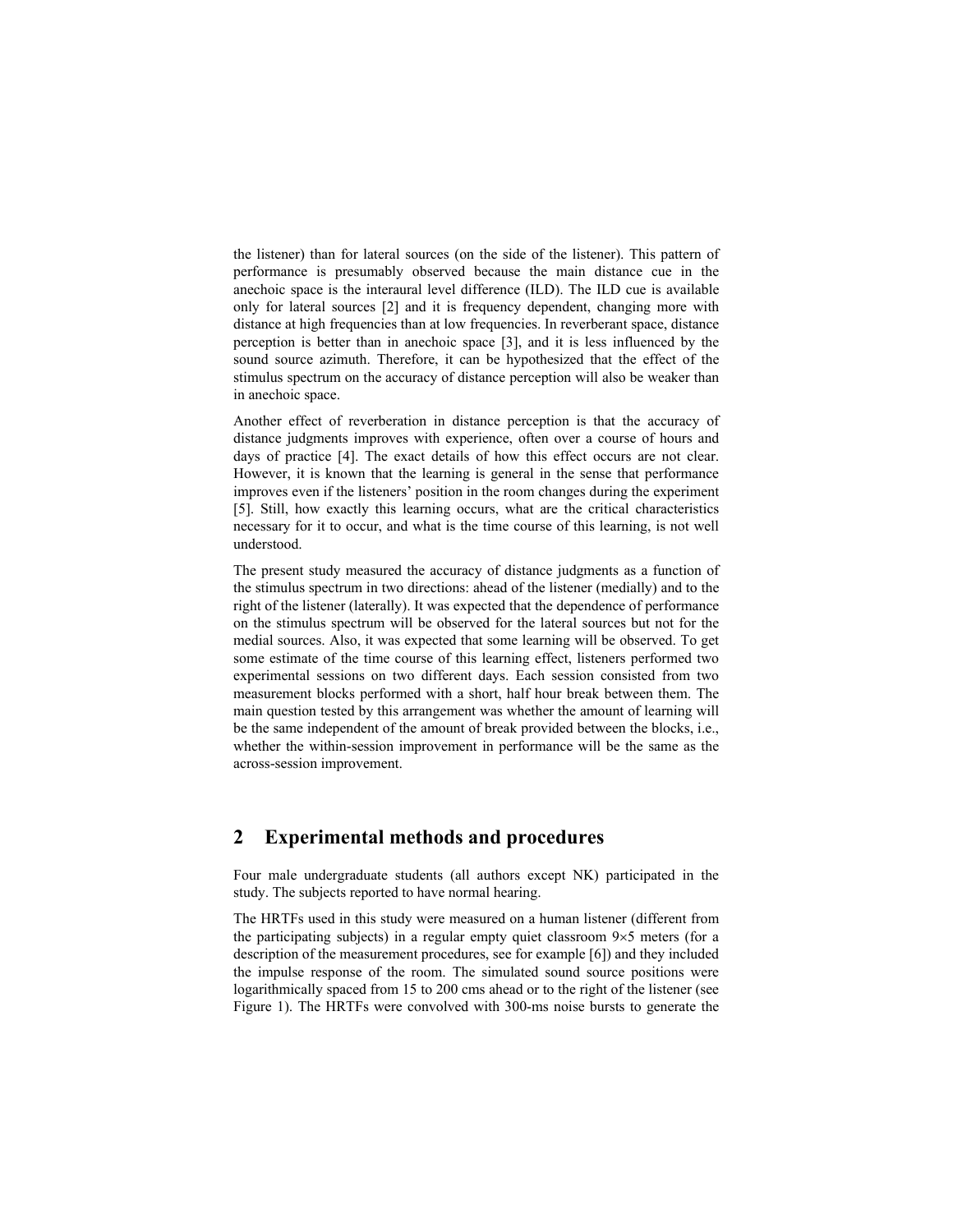

**Figure 1 Screen shot from the experiment shows a top view of a listener in the room. The red line marks the positions from which the sound source was simulated. Subject used a mouse to click on the perceived location.** 

stimuli. The stimuli were bandpass-filtered to be lowpass (300-3000 Hz), highpass (3000-5700 Hz) or broadband (300-5700 Hz). The stimuli were RMS-normalized and for every presentation the level was randomly roved by  $\pm$ 5 dB to exclude the overall level as a distance cue. The pre-generated stimuli were played back via an Echo Darla 20 sound card to Sennheiser 570 circumaural headphones.

One trial (or measurement) consisted of the presentation of one stimulus, after which the listener indicated the perceived location of the stimulus on a computer screen.

The experiment was divided into runs, each run consisting of 45 trials with fixed stimulus spectrum and direction and with randomly changed stimulus distance. One block consisted of 6 such runs, two for each combination of azimuth and spectrum. This gives 270 trials per block and 5 trials per block for each combination of distance, azimuth and spectrum. Each subject performed four such blocks. The breaks between the blocks 1 and 2 and between the blocks 3 and 4 were approximately 30 minutes long, the break between blocks 2 and 3 was at least 12 hours long.

The data were analyzed by computing the square of the correlation coefficient  $(r^2)$ between the log of the actual distance and the log of the perceived distance.

#### **3 Results**

#### **Effect of signal spectrum and source azimuth**

First, the results are studied as a function of the source azimuth and spectrum. Figure 2 plots the individual subjects' correlation coefficients (small symbols) as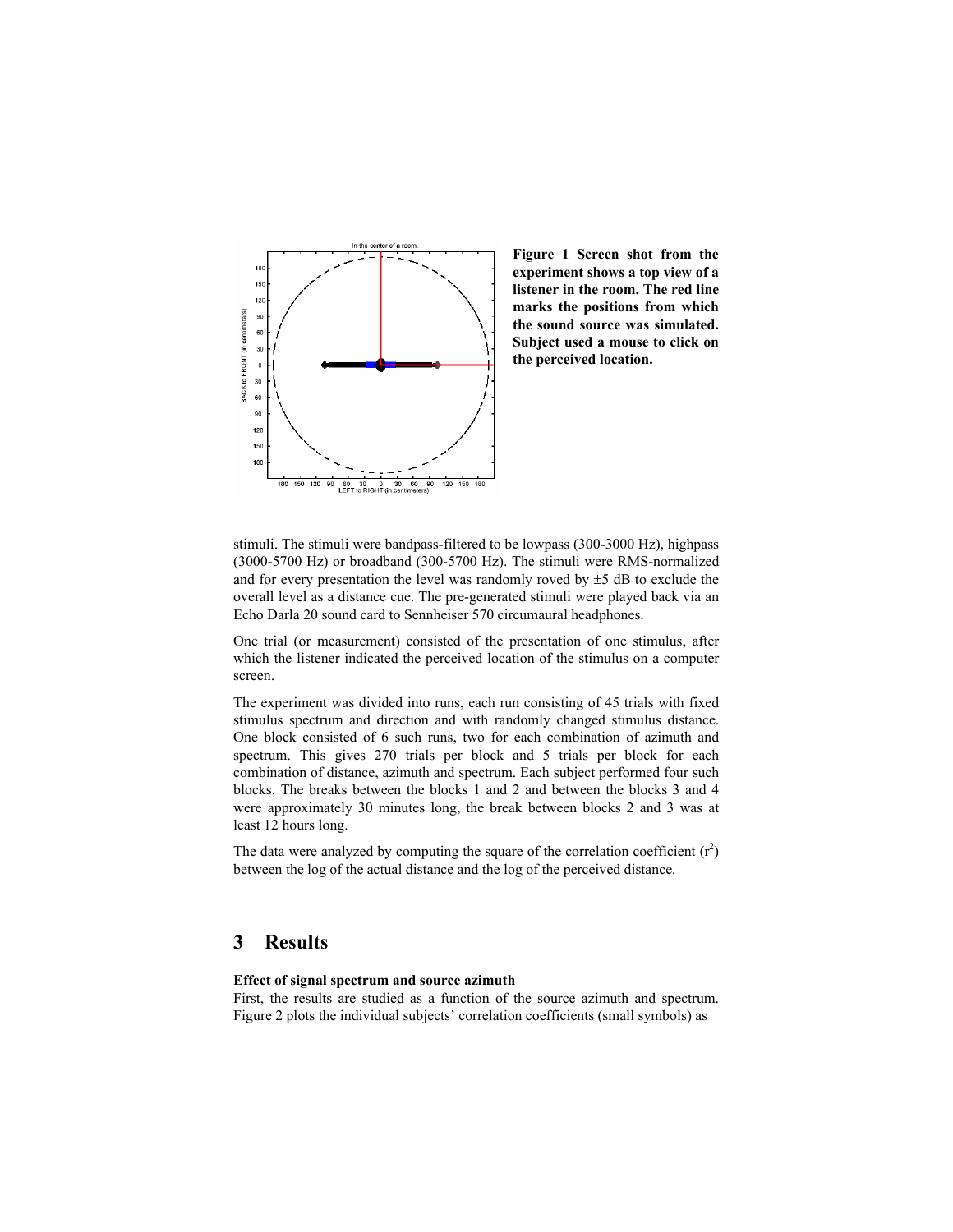

**Figure 2 Distance perception as a function of sound source azimuth and**  stimulus spectrum. Plotted is the square of the correlation coefficient  $(r^2)$ **between the log of the actual distance and the log of the perceived distance. Individual data are shown by small symbols. Thick symbols are acrosssubject means. Data plotted separately for each combination of azimuth (lateral, medial) and spectrum (lowpass, highpass, broadband)** 

well as the across-subject average of the  $r^2$  (thick symbols) for all studied combinations of sound source azimuth and signal spectrum. Overall, the observed performance is very bad in all conditions, with the best average  $r^2$  reaching only 0.3 (broadband medial condition), compared to  $r^2$  of up to 0.7 in previous VAS studies [7] and  $r^2$  of up to 0.9 in real echoic environment [3]. Therefore, it is not surprising that the effects of signal spectrum and of signal azimuth are very weak. The effect of signal spectrum follows the expected pattern (medial performance better than lateral) only in two out of three conditions (lowpass and broadband). The effect of spectrum is also in the expected direction, i.e., the broadband data are better than the lowpass or the highpass data. However, both these effects are negligible compared to the differences in performance among the subjects, which is much larger than in previous studies.

#### **Effect of experience**

Figure 3 plots the overall performance  $(r^2)$  of the subjects as a function of the experimental block and collapsed across the source azimuth and stimulus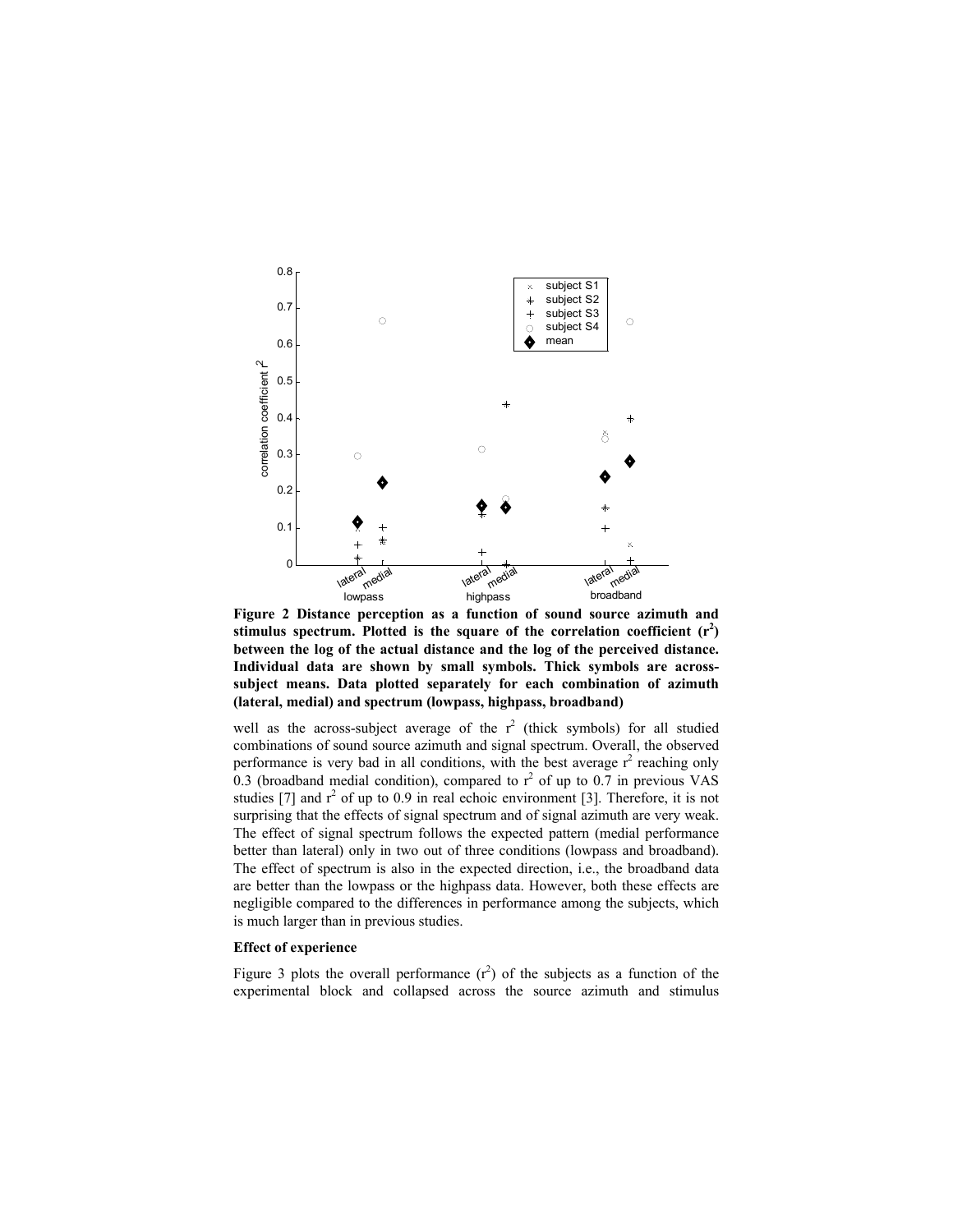



spectrum. The figure shows that each of the subjects improved their performance from the first to the last block (on average the increase in  $r^2$  is approximately 0.15). Closer inspection shows that essentially all of this improvement happened between the blocks 2 and 3 and that the improvement between the blocks number 1 and 2 or 3 and 4 was small or none. This trend is visible in all the subjects, although the across-subject differences in individual measurements are still as large as in the previous analysis (Figure 2). The Student's t-test shows that the difference between the mean performance in the  $2^{nd}$  and the  $3^{rd}$  block is statistically significant  $(t(3)=5.18, p=0.0139)$ .

### **4 Discussion and conclusion**

The results of this study do not support the hypothesis that auditory distance perception in reverberant environments is strongly dependent on the spectral content of the stimulus. However, the main reason for this observation might be in that non-individual HRTFs were used to create virtual auditory environment. Also,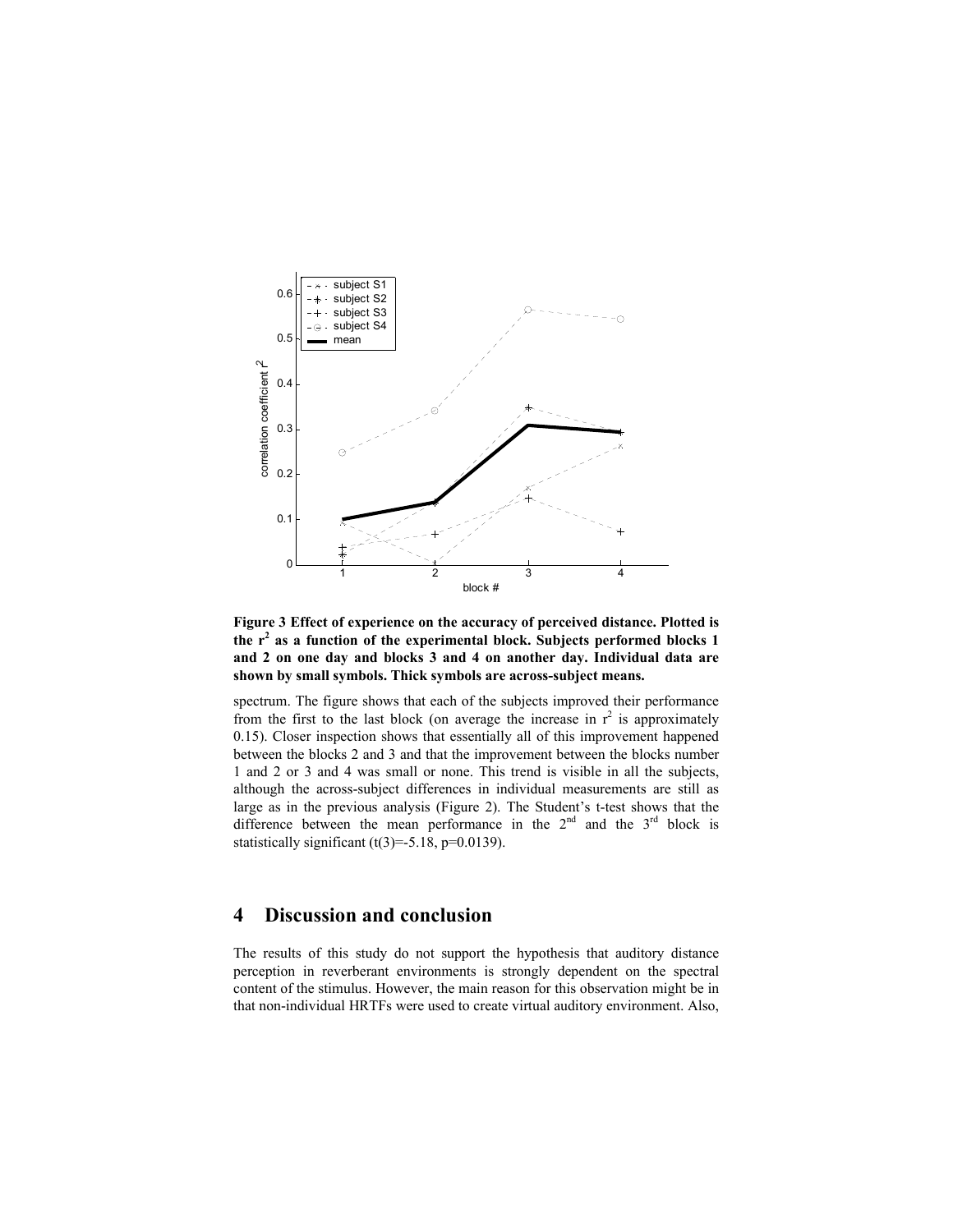the observed large inter-subject differences might be a consequence of the fact that the chosen HRTFs fitted more some subjects and less other subjects. However, even for the best-performing subject (S1, symbols "o" in Figure 2) there is no clear effect of the stimulus spectrum, suggesting that no effect of stimulus spectrum would be observed even if the simulation was better than in this experiment. In order to draw reliable conclusions, the experiment must be replicated using individually measured HRTFs to improve the quality of the simulated environment.

On the other hand, the learning effect observed in this study is strong and reliable. The most interesting aspect of the learning effect observed is that it occurs only if the listener takes a long break (more than 12 hours, including sleep) between the blocks, while no learning is observed when the break is only 0.5 hour. In the previous studies that reported this kind of learning effect, the listeners participated in the experiment over a period of several days and weeks. Therefore, the current results suggest that long pauses between sessions are a critical aspect of this learning. The observed temporal profile of learning is reminiscent of that of the memory mechanism of consolidation, which is associated with the transfer of knowledge from short-term to long-term memory [8]. Therefore, it can be hypothesized that the learning mechanisms observed in this study are similar to the mechanisms of memory consolidation.

However, it is still not clear what gets learned in this process or what acoustic characteristics are important for distance perception in general.

#### **5 References**

- [1] Brungardt, DS (1998) "Near-Field Auditory Localization". Unpublished Ph.D. Thesis, MIT
- [2] Shinn-Cunningham, BG, SG Santarelli, and N Kopčo (2000) "Tori of confusion: Binaural cues for sources within reach of a listener," J Acoust Soc Am, 107(3), 1627-1636, 2000.
- [3] Santarelli, S. (2001) "Auditory Localization of Nearby Sources in Anechoic and Reverberant Environments" Ph.D. Thesis, Boston University
- [4] Shinn-Cunningham, BG (2000). "Learning reverberation: Considerations for spatial auditory displays," in Proceedings of the International Conference on Auditory Display, Atlanta, GA, 2-5 April 2000, 126-134.
- [5] Kopčo, N. (2003) "Spatial hearing, auditory sensitivity and pattern recognition in noisy environments," Unpublished Ph.D. Thesis, Boston University
- [6] Kopčo N and BG Shinn-Cunningham (2003) Spatial unmasking of nearby pure-tone targets in a simulated anechoic environment, J Acoust